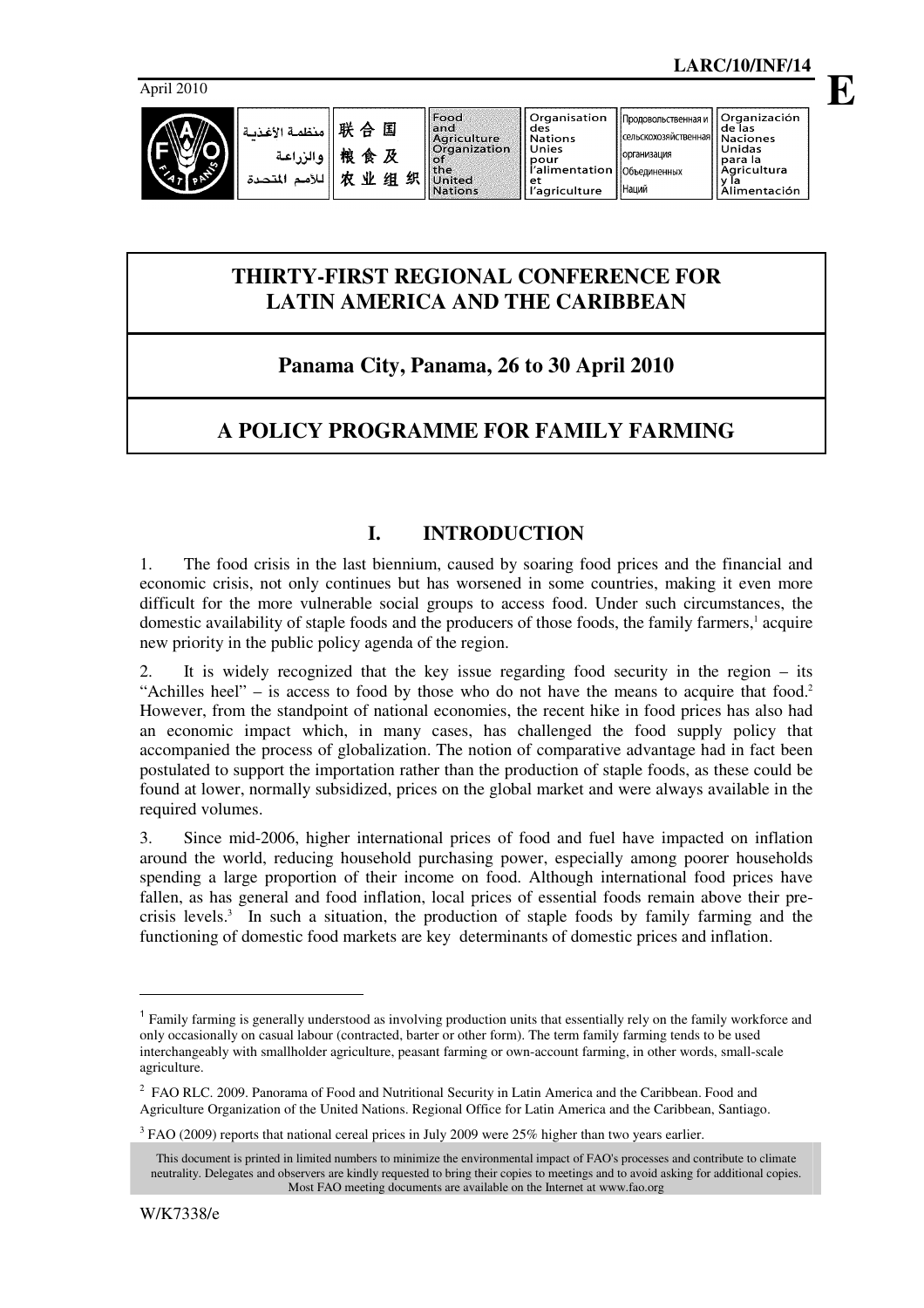4. Thus, in many countries of the region proposals have arisen to implement agricultural import substitution policies, using existing but idle production capacity and promoting the production of indigenous and/or traditional foods that have high nutritional value, but whose consumption has given way over the years to the prevailing food market development model.

5. In sum, raising the priority of more active public policy on promoting family farming can be seen as a strategy to convert a perceived problem (poverty, vulnerability, food insecurity, etc.) into a solution (local supply of staple foods).

6. The food crisis has not impacted evenly on all the countries. The most affected have been those with the most adverse factors: more dependent on food and fuel imports, high levels of poverty, less demand for their exports, and reduced external financial flows (remittances, funding and official development assistance). In some countries, the situation has been compounded by catastrophic natural events, such as acute drought in various countries of Central and South America in 2009, followed by flooding in parts of Mexico and Central America and the disastrous recent earthquakes in Haiti and Chile. The countries most affected by these negative factors are precisely those that have a majority rural population and a relative predominance of family farms.

7. This document sets out to underscore the contribution of family farming to staple food supply in the region and to propose an associated public policy agenda. Section II briefly reviews the importance of family farming in Latin America and the Caribbean; Section III examines policies to promote family farming implemented in the region as a result of the crisis; while Section IV makes recommendations for a medium-term policy agenda aimed at enhancing the contribution of family farming to food security and improving living conditions of the population in general.

# **II. FAMILY FARMING IN LATIN AMERICA AND THE CARIBBEAN**

8. Even before the crisis, the FAO Regional Office had been drawing government attention to the strategic role of family farming in food security and to the need for targeted public policies for this sector. In 2007, FAO/RLC and the Inter-American Development Bank (IDB) produced a joint analysis and policy recommendations for family farming in the region.<sup>4</sup> The analysis, conducted in Brazil, Chile, Colombia, Ecuador, Mexico and Nicaragua, noted the importance of family farming for staple foods, employment and the use of natural resources.

9. Studies have highlighted the highly varying importance of family farming in the region, as indicated in Table 1. The aggregate contribution of family farming to the national sectoral economy (agriculture, livestock, fisheries and forestry) varies from one-quarter to two-thirds. It should be noted, however, that its contribution to sectoral employment is much higher, accounting for at least 50% of rural employment and as much as 77% in Brazil. This difference between share of employment and share of generated product is evidence of the major gap in productivity that faces family farming.

L

<sup>4</sup> Soto, F; Rodríguez, M and Falconi, C. 2007. Family farming policies in Latin America and the Caribbean, FAO Regional Office for Latin America and the Caribbean, Inter-American Development Bank. Santiago, Chile.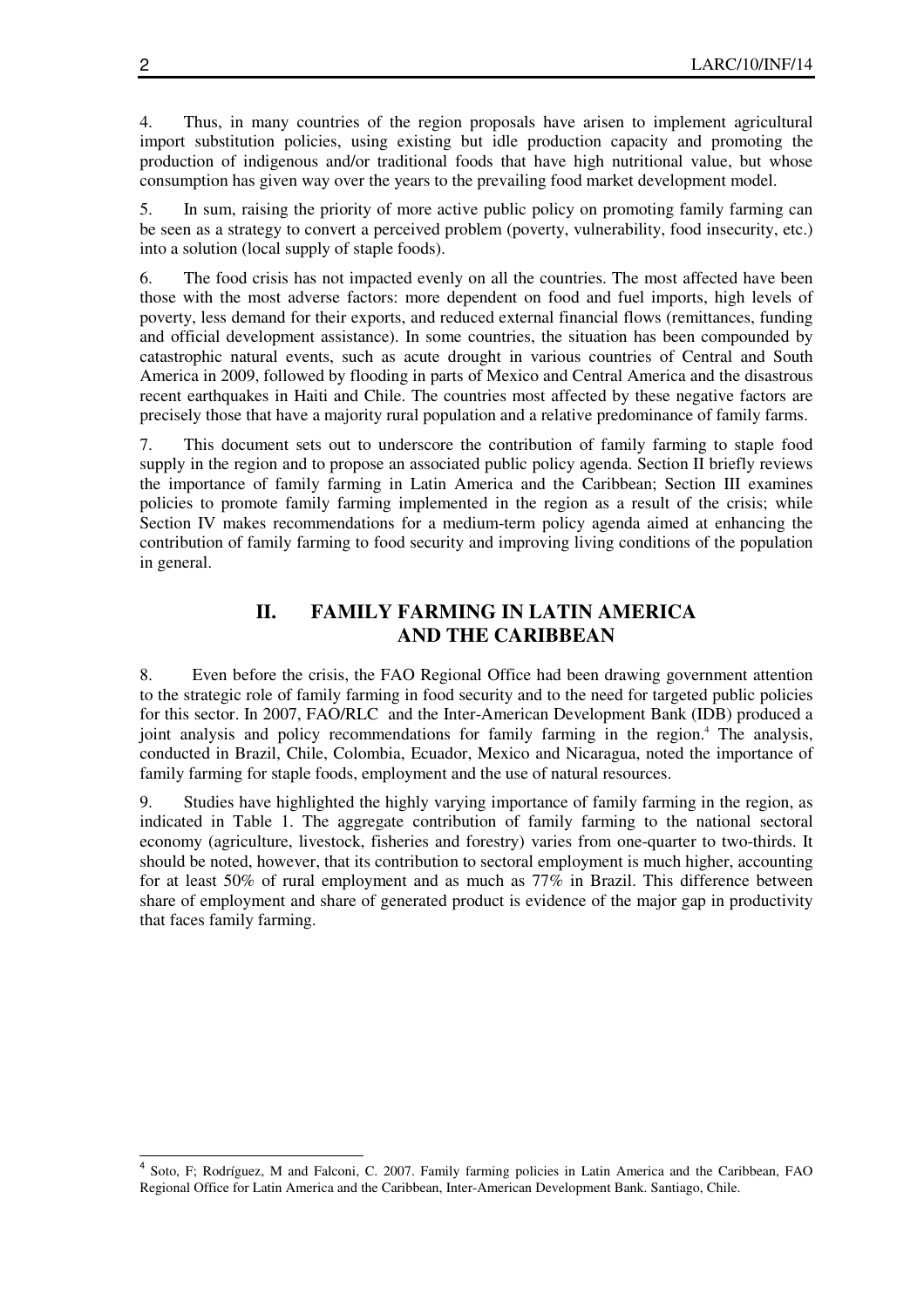| <b>Main characteristics</b>                            | <b>Brazil</b> | <b>Chile</b> | Colombia | <b>Ecuador</b> | <b>Mexico</b> | <b>Nicaragua</b> |
|--------------------------------------------------------|---------------|--------------|----------|----------------|---------------|------------------|
| Sectoral importance                                    |               |              |          |                |               |                  |
| Share of value of sectoral<br>production $(\%)$        | 38            | 27           | 41       | 45             | 39            | 67               |
| Share of sectoral employment $(\%)$                    | 77            | 57           | 57       |                | 70            |                  |
| <b>Number of holdings</b>                              |               |              |          |                |               |                  |
| Total number of agricultural<br>holdings (thousands)   | 4 1 3 9       | 285          | 737      | 740            | 4 8 3 4       | 287              |
| Share of total holdings $(\%)$                         | 85            | 87           | 87       | 88             | 78            | 98               |
| <b>Size of holdings</b>                                |               |              |          |                |               |                  |
| Average size of family farms (ha)                      | 26            | 23           | 3        | 7              | 6             | 16               |
| Average size of units not under<br>family farming (ha) | 433           | 1 0 9 0      | 15       | 71             |               | 343              |

**Table 1: Main characteristics of family farming** 

*Source:* FAO-IDB Technical Cooperation Project (2007), Family Farming Policies in Latin America and the Caribbean.

10. Family farming in fact plays an important role in several countries as provider of food and contributor to the domestic basic food basket. In Brazil, for example, it produces 67% of beans, 84% of cassava, 49% of maize and 52% of milk; in Colombia, it accounts for more than 30% of annual crops (mainly maize and bean); in Ecuador, family farming covers 64% of potato production, 85% of onion production, 70% of maize, 85% of sweet maize and 83% of sheepmeat. In the countries of Central America, virtually all maize grown for human consumption, bean, sorghum for animal feed, roots and tubers and much of the livestock, which is dual purpose, are produced on small family farms.

# **III. FAMILY FARMING POLICIES IMPLEMENTED BY THE COUNTRIES OF THE REGION**

11. Although the region has clearly been experiencing a food crisis in recent years, we need to distinguish between two periods, both from the standpoint of determining factors and from that of policy measures adopted by countries in response. First came the hike in international food prices (2006-2008) where the main challenge was to curb inflationary pressure in an external context of great uncertainty. Then the financial crisis reached its peak (September 2008) when interbank lending came to a virtual halt. Since early 2009 there has been sharp economic slowdown with consequent fall in trade, increase in unemployment and reduction of remittance flow. The lowincome sectors saw their already precarious living conditions deteriorate even further.

12. Thus, the main factors that had driven agriculture in the region between 2002 and 2007 changed direction in mid-2008: agricultural commodity prices fell and agricultural producers were faced with a severe credit crunch. The fall in international commodity prices also had a positive aspect in that it helped countries curb inflationary pressure. The main challenge in the second phase of the crisis thus shifted from controlling inflation to hurriedly cushioning the impact of recession, mainly unemployment, by reviving the productive sector in a framework of anticyclical macroeconomic policy.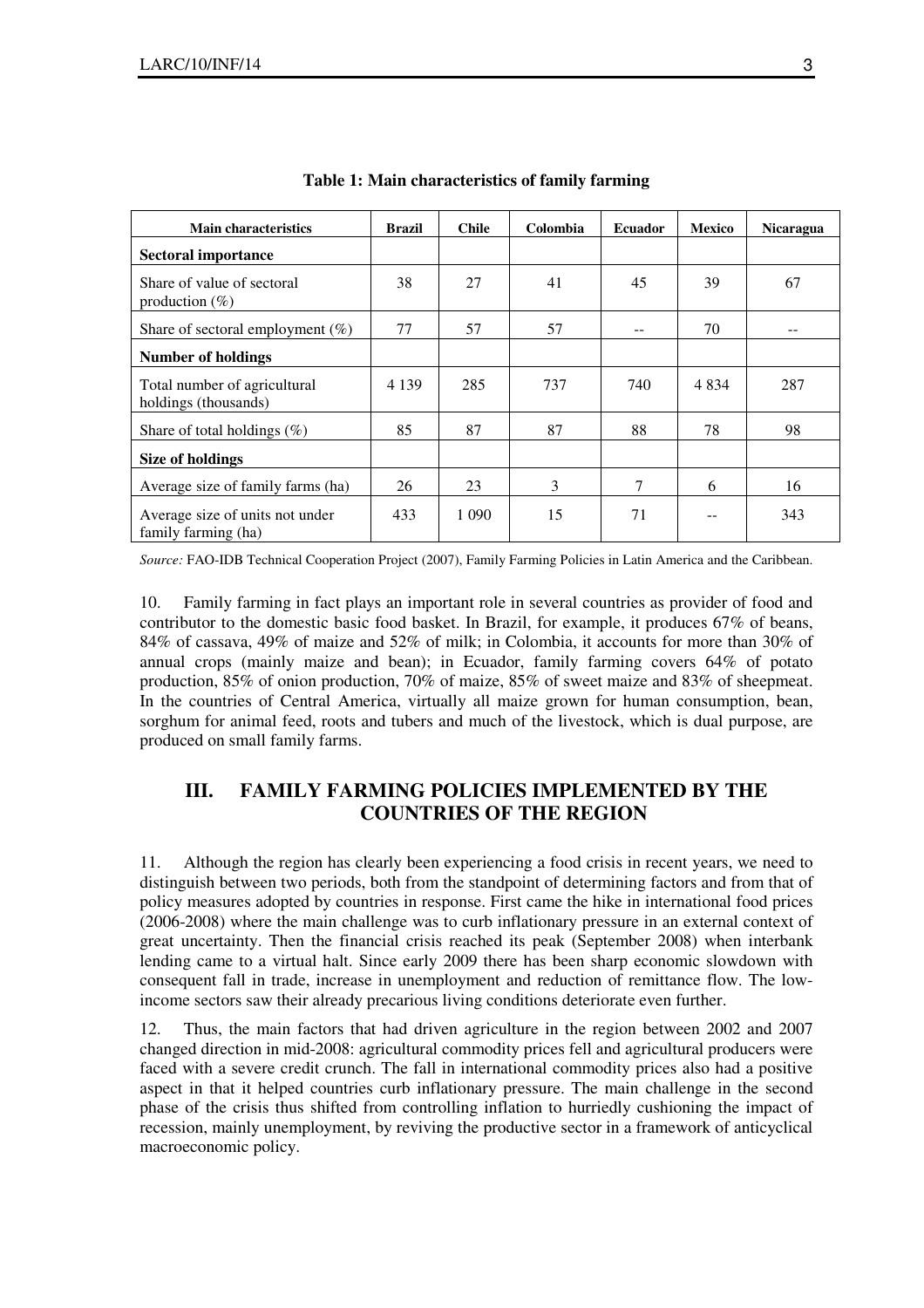13. Although family farming measures had initially been conceived by governments as a way of addressing the crisis, many have led to the establishment of programmes that sought to vitalize small-scale production over a longer horizon, providing support that seeks to be as integrated as possible. The main policy areas in which governments are taking measures are the promotion of staple food production and the management of agrifood markets with a greater involvement of the State.

14. In order to promote the domestic production of staple foods (see Table 1), most governments of the region introduced initiatives to support the productive sector, channelling sizeable subsidy flows in the form of inputs, credit, technical assistance services and so forth.

15. The policies introduced at the beginning of the food crisis to encourage production soon came up against a tight restriction on credit at the start of the financial crisis, so priority was channelled through measures to increase availability of agricultural credit, financing of exports and production of family farming. To that end, most countries have mobilized their public financial institutions to direct credit towards specific agricultural activities, such as wheat farmers in Argentina,<sup>5</sup> milk in Chile, maize and bean in Mexico and Central America, and selected staple foods in Venezuela.<sup>6</sup>

16. In several countries these credit lines are integrated into plans or programmes that include non-financial services (supply of inputs, technical advice, marketing support), involving not only the financial system but also the ministries of agriculture or rural development institutions, for example: the Production Financial Plan in Bolivia;<sup>7</sup> the revival of staple grain cultivation in Costa Rica;<sup>8</sup> support to small farmers in savings cooperatives in Honduras;<sup>9</sup> the National Maize and Bean Programme in Mexico;<sup>10</sup> the Socialist Agricultural Development Fund (FONDAS) in Venezuela;<sup>11</sup> or the Mais Alimentos programme to strengthen family farming in Brazil.<sup>12</sup>

17. All these measures to stimulate production have channelled public resources to increase cereal production. However, the expected production figures for the 2009-2010 growing season will not vary substantially from those achieved in the previous cycle, in part because of adverse natural events, but largely because family farming faces structural obstacles that are difficult to remove with short-term policy measures. For family farmers, the traditional obstacles of poor access to production resources and to commodity and financial markets are compounded by a weak public institutional framework for agricultural.

 $\overline{a}$ 

<sup>&</sup>lt;sup>5</sup> Initiative to issue soft loans up to a total of 800 million pesos for wheat cultivation.

<sup>&</sup>lt;sup>6</sup> The Agricultural Bank of Venezuela has opened credit lines for white and yellow maize, sunflower and rice  $\frac{7}{7}$ This has subsidized annual interest rates of 6% and terms of up to 12 years (www.bdp.com.bo).<br><sup>8</sup> Tergeting small farmers to reduce stable grain imports (www.casarge.go.gr

Targeting small farmers to reduce staple grain imports (www.casapres.go.cr .

<sup>&</sup>lt;sup>9</sup> Financed with resources from the Bolivarian Alliance for the Peoples of Our America (ALBA), channelled through the National Bank of Agricultural Development (www.sag.gob.hn) .

<sup>&</sup>lt;sup>10</sup> Its objectives include ensuring the national food supply (www.sagarpa.gob.mx).

 $11$  This Fund provided financing for cultivation of 450.000 hectares in 2008 (www.mat.gob.ve).

<sup>&</sup>lt;sup>12</sup> Finances investments, technical assistance and marketing support (www.mda.gov.br).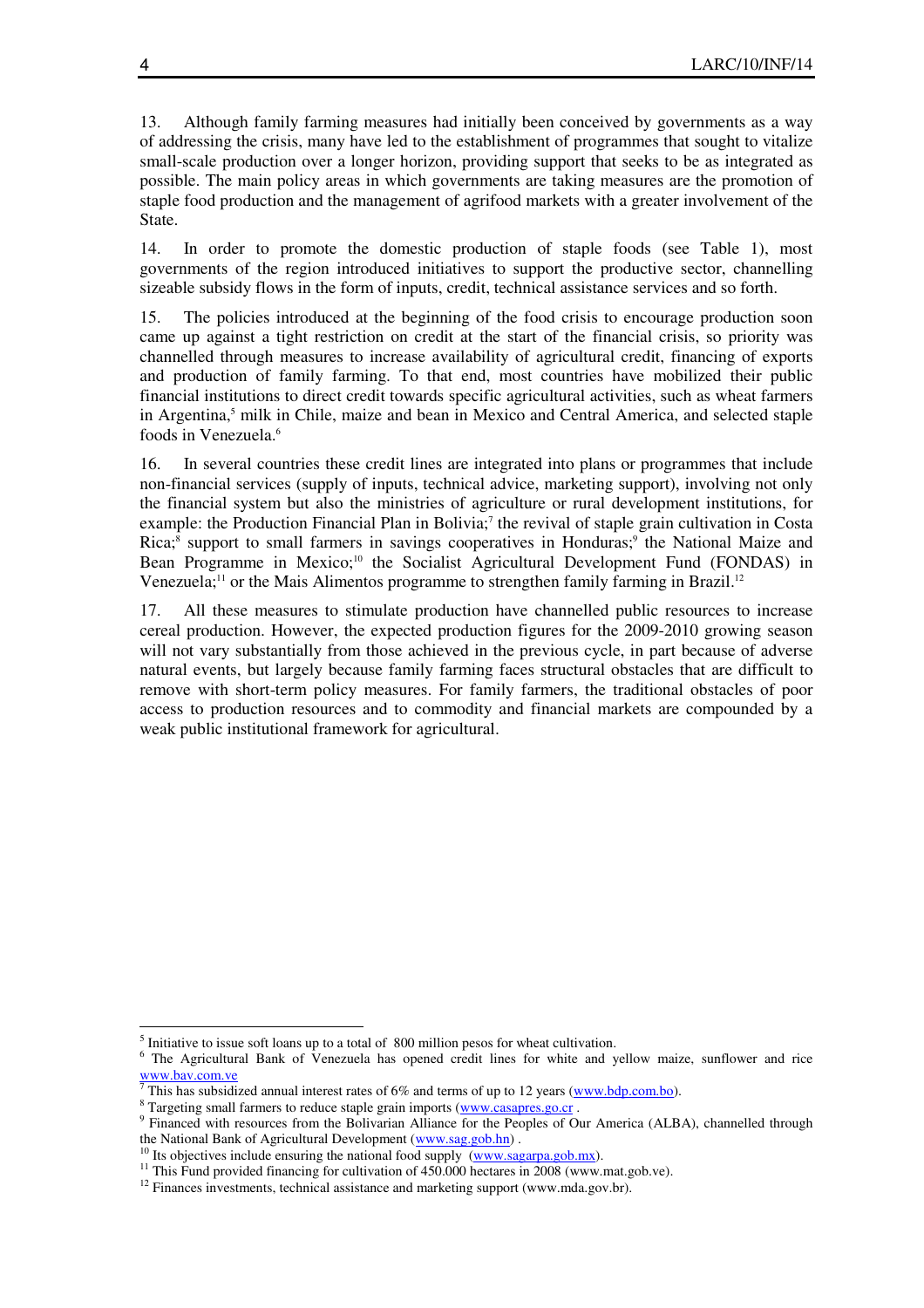### *Table 1*

#### *Examples of programmes of support to family farming for staple food production*

**Argentina** has programmes to enhance the terms of financing for dairy and cattle farmers. www.sagpya.mecon.gov.ar

**Bolivia** has a productive financing plan and a programme of agricultural mechanization. www.bdp.com.bo

**Brazil** has the "Mais Alimentos" programme aimed at strengthening family farming. Also, in March 2009, the Bank of Brazil released more than 2 billion reals for the purchase of inputs used to grow soybean and maize. www.mda.gov.br

**Ecuador** has restarted its "Vamos a Sembrar" programme, which includes technology innovation, organization and training, and legal recognition of communities (comunas).

**Guatemala, Honduras, Nicaragua, el Salvador** (www.pesacentroamerica.org/). The SPFS programmes co-financed by AECID contribute to the development of good FNS practices whose impact from support to poor rural households serves as feedback for the formulation, implementation and monitoring of FNS policies at national level.

**Chile** provides wheat farmers with fertilizer coupons to enhance their competitiveness. www.indap.gob.cl

**Colombia** has introduced incentives for the cultivation of staple grains in the main coffee-growing areas of the country in order to ensure supplies at harvest time. PROSEAN-FAO (http://www.prosean-fao.org/) supports the Food Security Network Programme ReSa of the Presidential Agency for Social Action and International Cooperation which promotes projects of food production for home consumption aimed at keeping in the countryside the population at risk of outmigration and/or encouraging returnees, recovering part of their production capacity.

**Costa Rica** is implementing its ambitious National Food Plan aimed at combining development of the food production sector with assured national food supply and poverty reduction. www.casapres.go.cr

**Mexico** is implementing its National Maize and Bean Programme. It is also adjusting and updating PROCAMPO by increasing and anticipating transfers to farmers with fewer than five hectares who plant their fields in the spring-summer 2009 agricultural season. www.sagarpa.gob.mx. Through the strategic project for food security – PESA – the SAGARPA has an instrument to reach producers living in marginalized and highly marginalized areas, providing better levels of nutrition to families and helping reduce poverty through the actions of production projects.

(http://www.sagarpa.gob.mx/saladeprensa/boletines/paginas/detalle.aspx?SiteUri=http://www.sagarpa.gob.mx/saladeprensa/boletines &ListUri=Boletines%202010&ItemID=397)

**Peru** has created the Munitractor Programme to facilitate small farmer access to credit to acquire machinery. www.minag.gob.pe

Venezuela is supporting production through its "Todas las Manos Siembran" programme and is distributing inputs through the Socialist Agricultural Development Fund (FONDAS), which in 2008 financed production on 450 000 hectares. www.mat.gob.ve

18. With regard to the second policy area relating to the management of agrifood markets, the innovatory feature has been the tendency of several countries to raise the capacity of intervention of the public sector into processes that impact on supply and prices, such as direct purchases, both domestic and external, when it has been necessary (Table 2) to gather strategic cereal reserves as an instrument to regulate domestic prices; public financing of agriculture; diversification of sources of imported food supply; and finally, new intraregional trade agreements, using national currencies as means of exchange.

19. Of particular interest to the consolidation of family farming have been the public purchase programmes that many countries have implemented, either to form strategic food reserves to supply institutional social welfare networks or, in some cases, to resolve emergency situations of temporary shortages caused by natural events, although not all such programmes involve small farmers. Interesting related examples are the incentives Colombia offers for cultivating staple grains in coffee-growing areas, the aim being to cover the increased demand at coffee harvesting,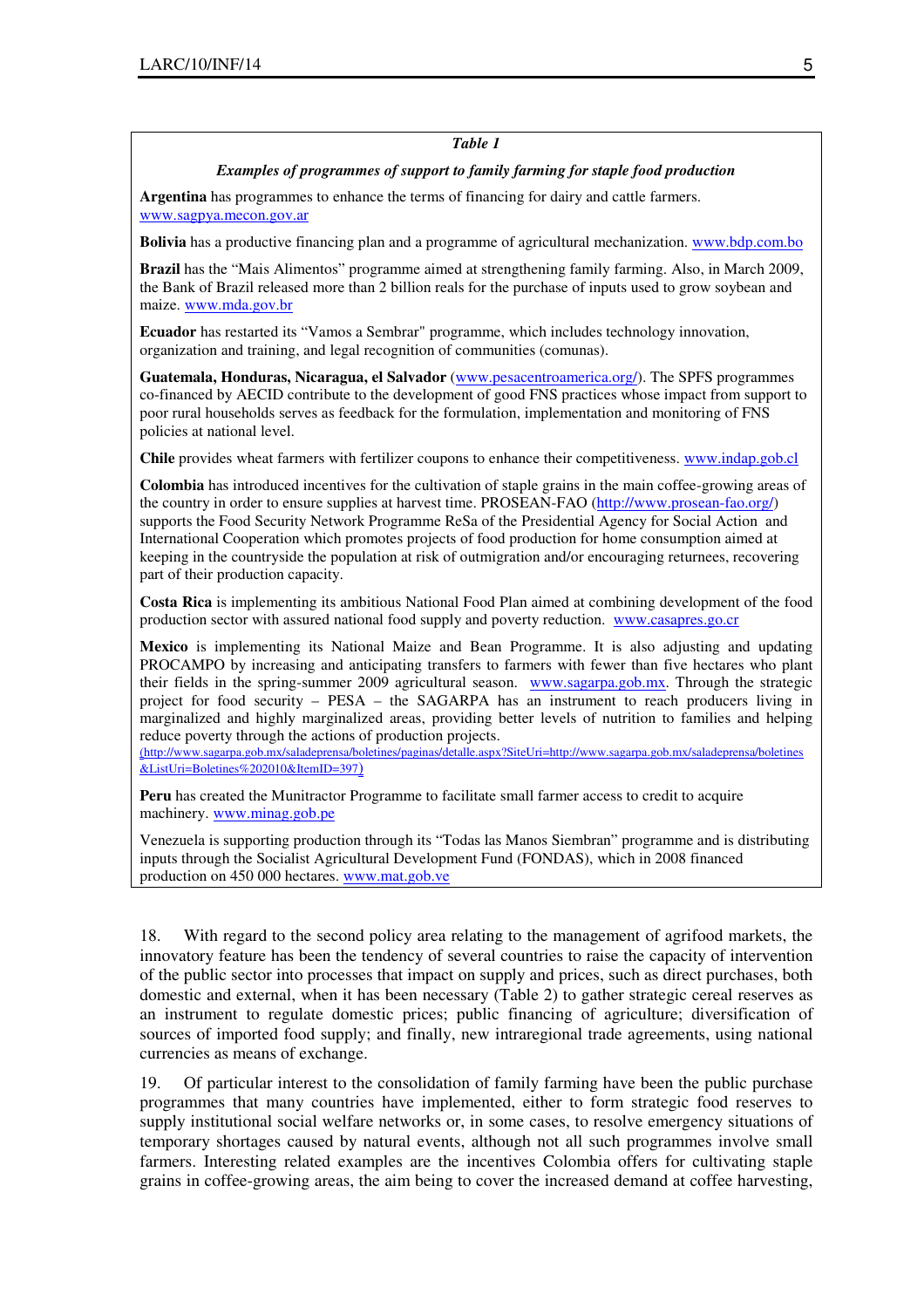and the Family Farming Food Procurement Programme in Brazil, which associates the food supply needs of social programmes with production incentives for small family farming. (Table 3).

20. A final noteworthy feature in this brief overview of policies to strengthen the role of family farming in food supply has been the recent, and somewhat belated in terms of production sector needs, action of certain countries to start analysing vulnerability and to engage in activities relating to risk management, in particular subsidies for agricultural insurance, a topic of increasing relevance given the uncertain context of climate-based disaster and agricultural price volatility.

#### *Table 2*

#### *Examples of expansion of the public purchase mechanism*

**Brazil.** Public food purchases have been increased to create reserves (maize, wheat, rice) which are periodically auctioned to influence consumer prices.

**Ecuador**. The "Feeding Development" programme includes 2800 small milk producers in public purchases by the Government, with the purchased milk subsequently used for public feeding programmes.

**Guatemala.** To deal with food shortages from serious drought, in August 2009 the Government imported 150 000 hundredweight of staple grains, costing 7.5 million USD. A further sum of 17 million USD was spent on inputs and food aid.

**El Salvador.** In order to offset an expected reduction in maize harvest due to El Niño, the Government is planning to directly import seeds and agricultural inputs to safeguard the next sowing season.

**Nicaragua.** Public bean purchases were made from more than 30 000 small farmers, guaranteeing them minimum prices and commitments to future purchases through the National Food Supply Enterprise www.enabas.gob.ni

**Colombia.** There have been seasonal public purchases of surplus milk production for distribution through the Institute of Family Welfare. www.icbf.gov.co

**Venezuela.** The Government guaranteed the import of basic items for the food basket through the Oil Harvest Plan which consists in transferring international reserve funds to the National Development Fund (FONDEN). www.inia.gob.ve

#### **Table 3**

#### **Family Farming Food Procurement Programme (PAA)**

The PAA is a structural arm of Brazil's Zero Hunger Programme aimed at interlinking local production with food consumption. Its objectives include establishing minimum reserves of basic food basket products through direct and early purchase of family farming output in the consumption regions themselves and distributing those foods for consumption by populations at dietary risk.

The programme allows the Government to purchase food from family farming without tendering, up to a maximum value of 5000 reals per year. The purchased products must be donated to school feeding programmes, populations at dietary risk and public establishments such as nurseries and hospitals. In June 2009, the programme had spent some 20.5 million USD on food purchases from 97 000 farmers. www.fomezero.gov.br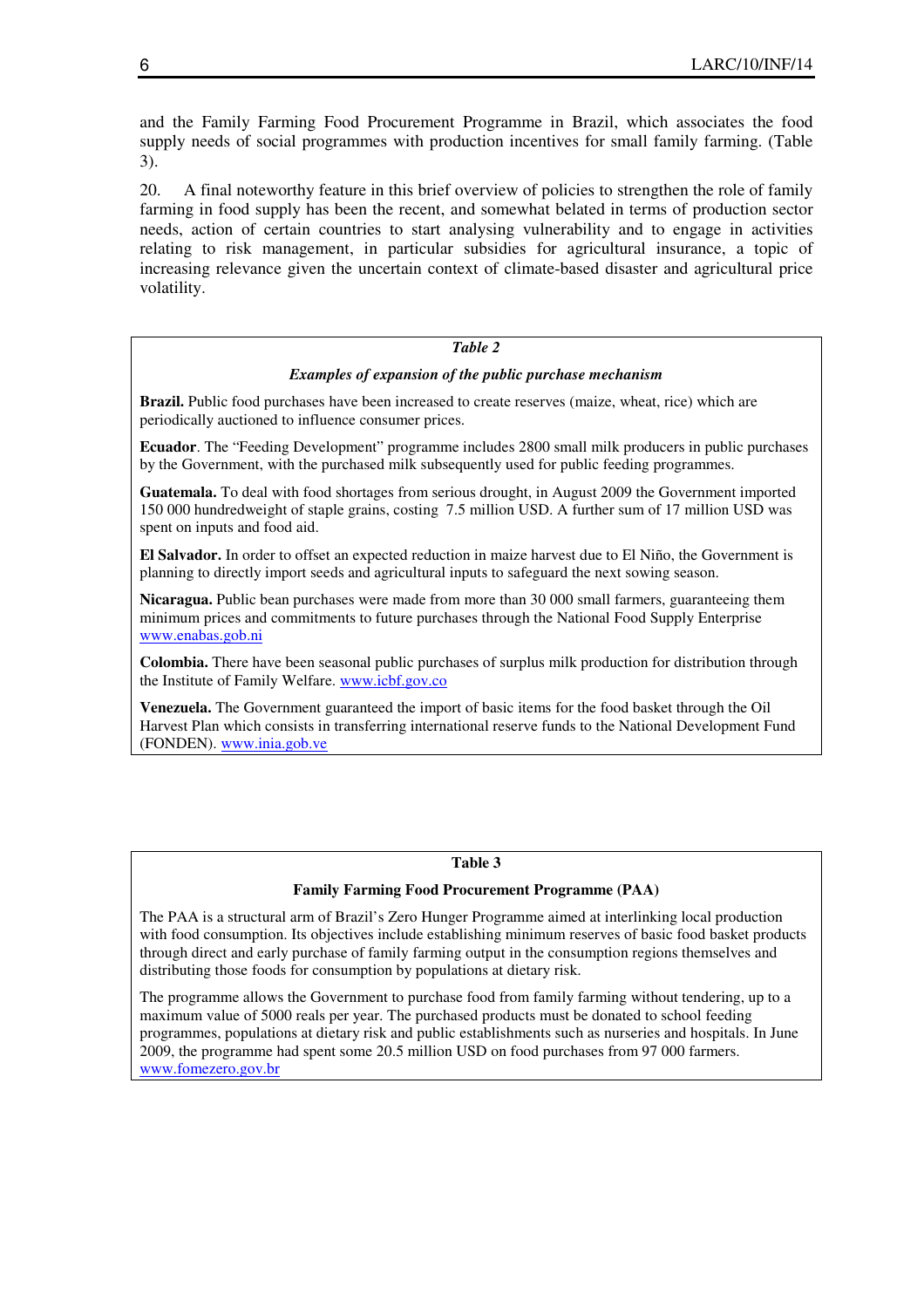l.

# **IV. A MEDIUM- AND LONG-TERM POLICY PROGRAMME**

21. As indicated, the food crisis has helped to hurriedly place the concept of food sovereignty and food and nutritional security back on the national policy agenda and has sparked a reappraisal of the role of agriculture. In addition, the crisis of confidence in the functioning of agrifood markets has opened new spaces for the management of public policies intended to counter the increase in conflicts between private and public interests.

22. These new circumstances should crystallize into a policy agenda with a broad range of medium-term items, as explained in the official FAO-RLC documents for this Regional Conference.<sup>13</sup> Essentially, there are two key intervention areas for strengthening family farming which is the focus of this document: revitalization of the domestic staple food market; and food security and the territorial approach to rural development.

## **A. Revitalization of the domestic staple food market**

23. The widely accepted policy objectives of securing greater availability of staple foods and broader access by low-income groups call for a shift in policy approach from the hitherto mindset of prioritizing comparative advantage in order to promote exports to a long-term perspective of production and income potential of the domestic market. This does not necessarily mean seeking self-sufficiency in food supply but rather replacing imports of staple foods, to bring about food sovereignty and food security.

24. There are three key policy thrusts to revitalizing the domestic food market: incentivized production of small-scale agriculture; development of more competitive, efficient and equitable agrifood markets; and risk management. Each of these is touched upon below.

## *Incentivized production of small-scale agriculture*

25. As explained in the introduction, the countries of the region have a great opportunity to convert a perceived major social problem – smallholder farmers living in poverty and generally viewed exclusively as targets of social policy – into part of the solution; in other words, into a sector that makes a fundamental contribution to basic food supply, while at the same time raising its income and reducing its vulnerability to food insecurity.

26. With due attention to its differences and constraints, family farming could effectively become a significant player in supplying domestic staple food markets, especially foods that are not tradable and/or that compete with foods that are imported, thereby playing an important role in containing consumer prices and thereby restraining inflation, which largely applies to food. Another way that it can contribute to reducing domestic food prices is by supplying local markets, secondary cities and widespread rural areas because of the lower inherent costs of transport and logistics, which are key determinants of food cost in the countries of the region.

27. To meet these challenges, family farming draws its potential from its idle capacity that can be rapidly deployed, thereby achieving significant increases in productivity, in a context in which fertilizer prices are expected to remain high. This of course presupposes a broad domestic market with demand for common staple foods and considerable potential for the supply of local and regional markets.<sup>14</sup>

28. Small family farmers also clearly face significant production constraints, due mainly to an inadequate supply of assets, particularly in relation to education and skills, quantity and quality of land, availability of equipment and technology. However, these are all factors that can be reversed

<sup>&</sup>lt;sup>13</sup> See Food and nutritional security: The Human Right to Food (LARC/10/2) and Rural territorial development and its institutional implications in Latin America and the Caribbean (LARC/10/4)

<sup>&</sup>lt;sup>14</sup> The widespread implementation of programmes of income transfer and other social programmes, together with subsidies to foster production and public credit have triggered higher food demand of the low-income population.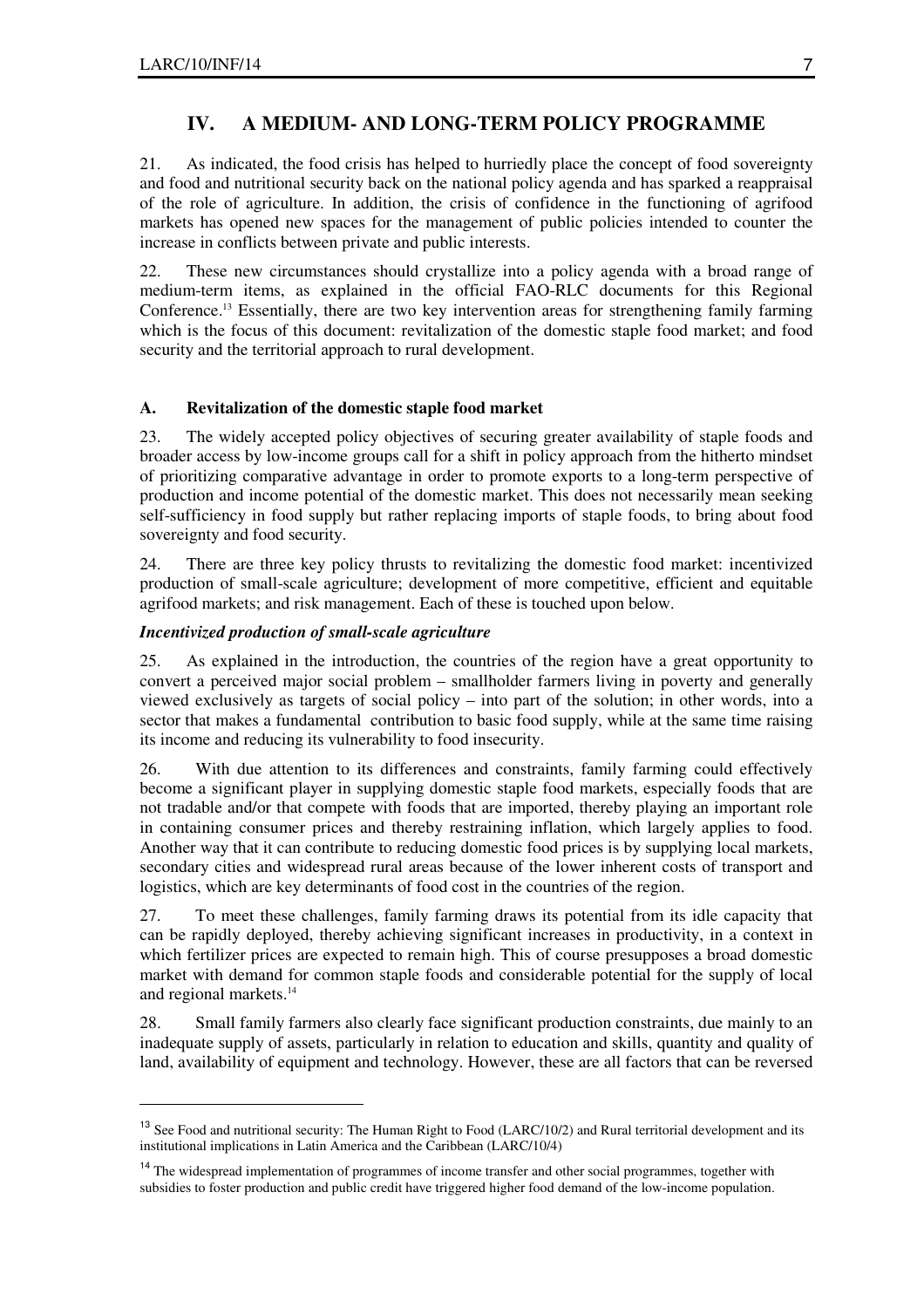with the necessary political will and with policies specifically designed to remove these constraints. Below are selected examples of countries that have introduced policy measures to broaden the access of family farming to production resources:

| Country                                              | Policy measures for access to production resources                                                                                                                                                                                                                                                                                                                              |
|------------------------------------------------------|---------------------------------------------------------------------------------------------------------------------------------------------------------------------------------------------------------------------------------------------------------------------------------------------------------------------------------------------------------------------------------|
| Cuba                                                 | 1993 to 2008: Greater access to land with conversion of the State enterprise into free usufruct for<br>indefinite period for cooperative associations (Basic Units of Cooperative Production – UBPC). In<br>1995, small land ownership became widespread (coffee and tobacco) and was further incentivized in<br>2008 to deal with the sudden increase in food prices.          |
| <b>Ecuador</b>                                       | The National Development Plan 2009-2013 is one of seven territorial strategies of Ecuador's policy<br>for rural welfare which itself has five strands: land access, redistribution of access to water,<br>strengthening of farmer organizations, market democratization, access to services.                                                                                    |
| <b>Honduras</b>                                      | The Land Access Programme (PACTA) implemented since 2001 is a government programme to<br>facilitate poor rural household access to land and other assets, and the establishment and<br>development of sustainable production enterprises, in a framework of opportunities in value chains<br>and production partnerships, under arrangements of mutual benefit and shared risk. |
| <b>Bolivarian</b><br><b>Republic of</b><br>Venezuela | The Law on Land and Agricultural Development (2001) lays the foundations for integrated and<br>sustainable development of the rural and agricultural sector and affects the use of public and private<br>land with agrifood potential.                                                                                                                                          |

29. A number of experiences in the region corroborate such possibilities. Significant increases in family farming yields having been achieved by using technologies that save on oilbased inputs and production systems based on the sustainable management of soil, water and woodlands. It is even possible to raise production in ecologically fragile regions with technologies adapted to the natural environment and capable of preserving biodiversity,. This should be one of the pillars sustaining increased production.

30. Finally, family farming in the region faces a very real but largely ignored challenge: an ageing population. The average age of heads of smallholding is about 50 years because of changing demographics, migration and laws on land inheritance. (More details in document LARC/10/4)

### *More competitive, efficient and equitable agrifood markets*

31. There has been a significant increase in agribusiness in the context of agricultural activity in the region. Primary production is now thought to only represent 20% of the value of food production, with the remaining 80% linked to agroindustrial processing, agricultural inputs and trade, especially the retail trade (supermarkets). All these links of the agrifood production chain have a high level of economic concentration and a burgeoning transnational structure. This suggests that problems linked to competitiveness, such as market transparency, competition rules and barriers to entry into the industry, negotiation capacity of different t links of the agrifood chains and the integration of national companies into global agrifood chains, are topics of increasing relevance, especially from an integration perspective.

32. Related policies should aim: a) to foster and promote the development and competitiveness of agrifood chains in order to achieve greater added value and higher employment capacity, starting from primary production; b) to strengthen and develop local links of production chains to capture greater added value at local level; and c) to monitor market transparency and the balances needed within the value chain.

### *Development of instruments for risk awareness and management*

33. In a context of uncertainty and loss of confidence, one of the main objectives of public policy should be to instigate changes in risk exposure, mitigation and management, both among enterprises, producers and rural homes, and among financial institutions. The State needs to play